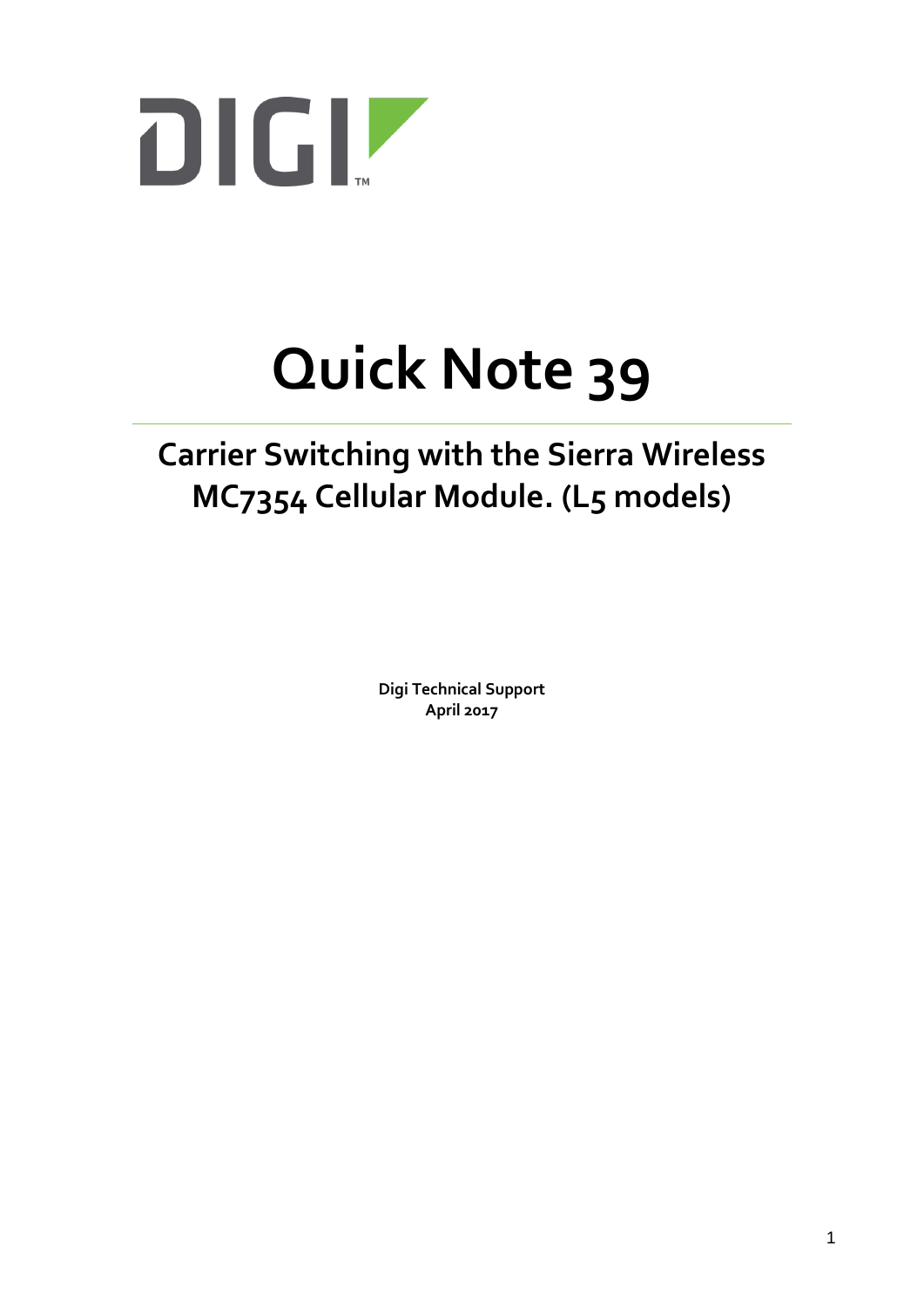#### **Contents**

| $\mathbf{1}$   |       |  |
|----------------|-------|--|
|                | 1.1   |  |
|                | 1.2   |  |
|                | 1.3   |  |
| $\overline{2}$ |       |  |
| $\mathbf{R}$   |       |  |
|                | 3.1   |  |
|                | 3.1.1 |  |
|                | 3.1.2 |  |
|                | 3.1.3 |  |
| $\overline{4}$ |       |  |
|                | 4.1   |  |
|                | 4.2   |  |
|                | 4.3   |  |
| $\sqrt{2}$     |       |  |

## <span id="page-1-0"></span>**1 INTRODUCTION**

#### <span id="page-1-1"></span>**1.1 Introduction**

Beginning with the 5244 firmware release, Digi TransPort WR21, WR41v2, WR44v2 (including the WR44R) and WR44RR platforms will support the Sierra Wireless MC7354 LTE module in North America (designated as part number WRxx-**L5**). The MC7354 module can be configured to support the following carriers:

- AT&T
- Verizon
- Sprint
- **Telus**
- Rogers
- Bell
- **•** Generic

#### **NOTE:**

- The module must have the correct firmware image loaded in order to connect to the carrier's network
- The MC7354 modules ship with the Verizon image loaded as default
- The module's firmware can be updated via the Web GUI under "Carrier Switching" Wizard or under CLI using the "carrier" command.
- Support for Bell, Rogers, Telus and MC7354 Generic is only included in 5.2.10.7 and later releases.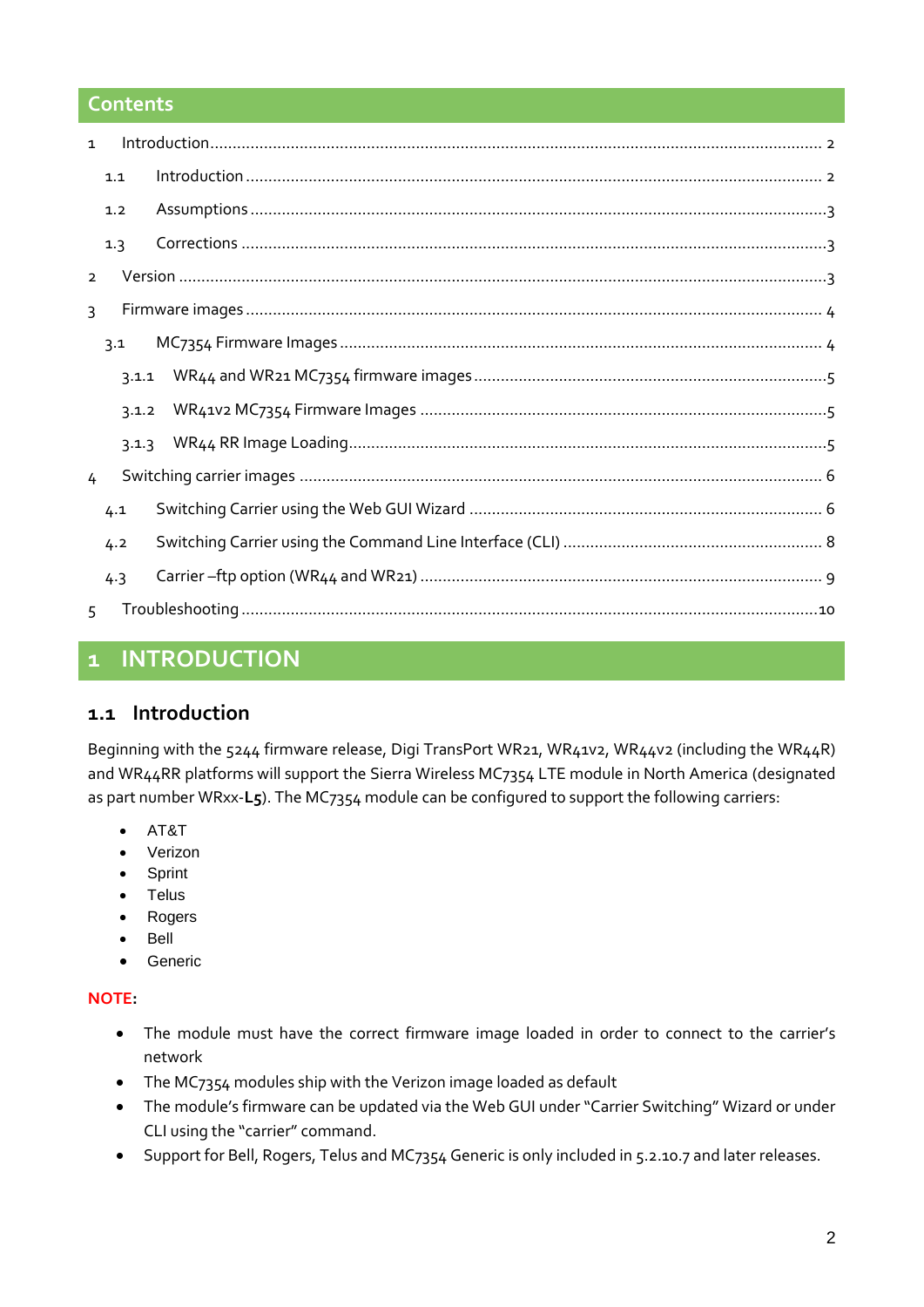#### <span id="page-2-0"></span>**1.2 Assumptions**

This guide has been written for use by technically competent personnel with a good understanding of the communications technologies used in the product and of the requirements for their specific application. It also assumes a basic ability to access and navigate a Digi TransPort router.

This Application Note (AN) applies only to:

**Model:** DIGI TransPort WR21/41/44 (**L5**) with a Sierra Wireless MC7354 Cellular Module

**Firmware versions:** 5244 and later

**Configuration:** This document assumes that the devices are set to their factory default configurations. Most configuration commands are shown only if they differ from the factory default.

**NOTE:** This Application Note has been specifically rewritten for firmware release 5244 and later and will not work on earlier versions of firmware. Please contact [tech.support@digi.com](mailto:tech.support@digi.com) if your require assistance in upgrading the firmware of the TransPort router.

#### <span id="page-2-1"></span>**1.3 Corrections**

Requests for corrections or amendments to this Application Note are welcome and should be addressed to: [tech.support@digi.com](mailto:tech.support@digi.com)

Requests for new Application Notes can be sent to the same address.

## <span id="page-2-2"></span>**2 VERSION**

| <b>Version Number</b> | <b>Status</b>                               |
|-----------------------|---------------------------------------------|
| 1.0                   | Published                                   |
| 1.1                   | Updates for clarity and new carrier support |
| 1.2                   | Updated for 'carrier -ftp' option           |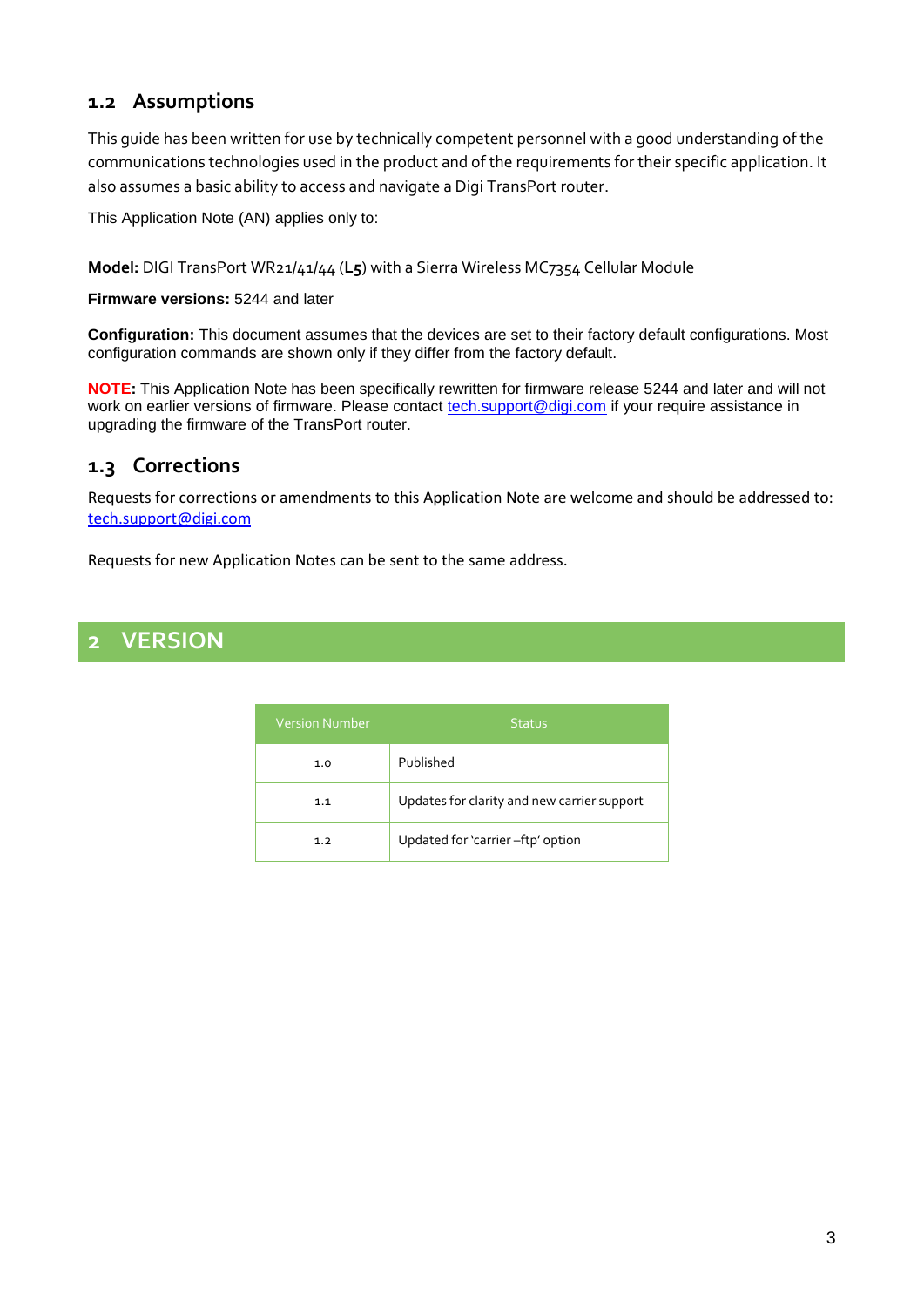## <span id="page-3-0"></span>**3 FIRMWARE IMAGES**

#### <span id="page-3-1"></span>**3.1 MC7354 Firmware Images**

The MC7354 firmware for each carrier requires three files:

| carrier.txt | Text which cross references the carrier to the corresponding firmware and<br>configuration files                                                         |
|-------------|----------------------------------------------------------------------------------------------------------------------------------------------------------|
| *.cwe       | Modem firmware, approx. 35MB in size, where <carrier> is one of the available<br/>carriers: att, verizon, telus, rogers, bell, sprint, generic</carrier> |
| $*$ .nvu    | Carrier specific configuration file, which ranges in size from 19KB to 74KB                                                                              |

Digi TransPort WR21 and WR44 platforms ship with the AT&T and Verizon firmware images loaded on the device's flash file system. **This means it is possible to switch the MC7354 module between Verizon and AT&T without having to download any files to the WR21 or WR44**.

**Other carrier images must be loaded via USB\* or FTP\* to the TransPort WR21 or WR44 flash file system**.

*(\*See notes below about loading images onto WR41v2 and WR44 RR as needed.)*

*Before downloading the images verify that there is enough available flash space, it is advised that you delete any unused cwe files*.

Files can be removed via the CLI or WebUI.

- CLI: Example: del att.cwe
- WebUI: Administration **File Management > FLASH Directory >** Select file > press Delete Selected Files button at bottom of the page.

This process need only be done once, unless the carrier image needs to be changed. The files are loaded onto the module during this process, not at each boot.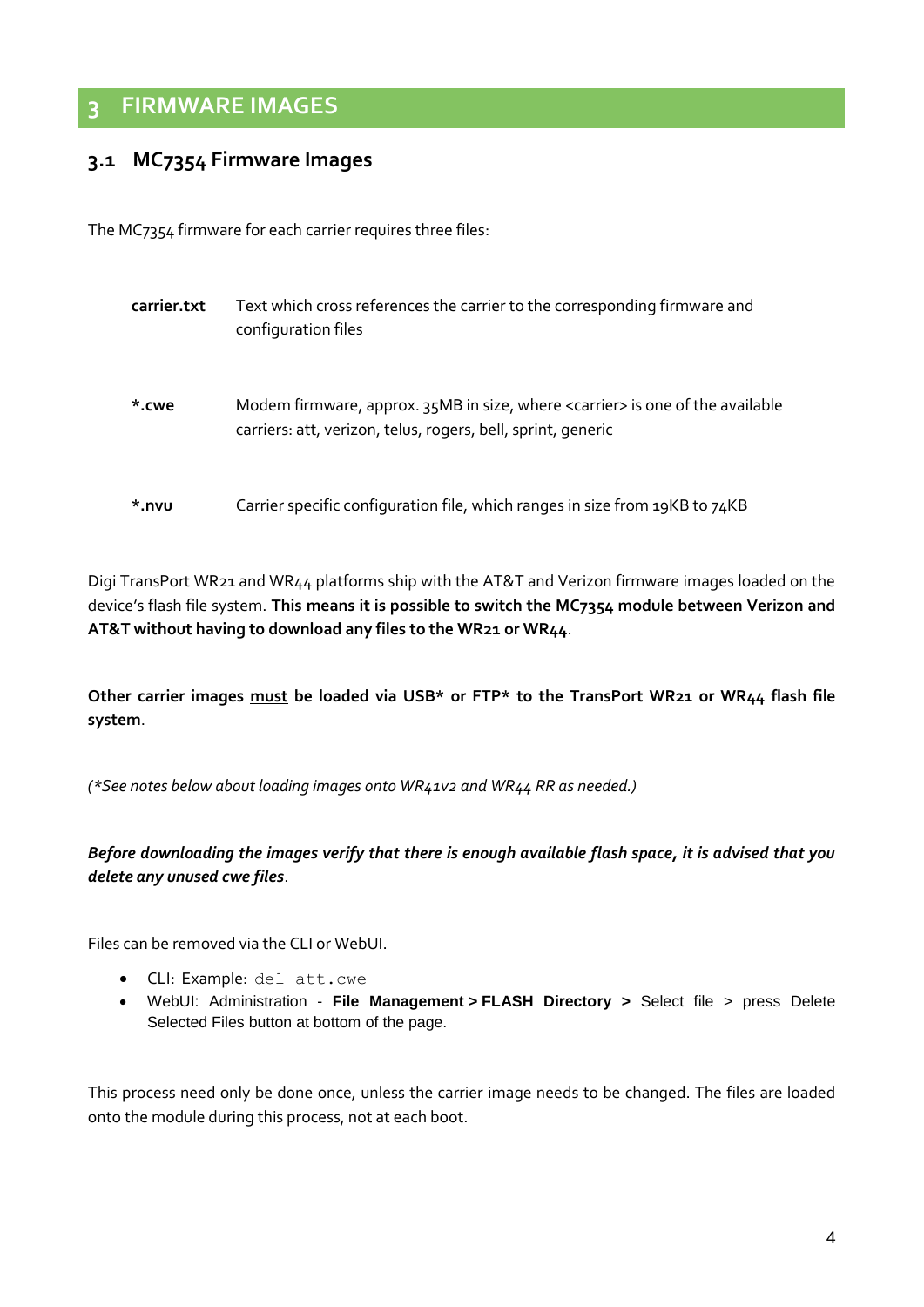#### <span id="page-4-0"></span>**3.1.1 WR44 and WR21 MC7354 firmware images**

The latest carrier images are stored on the Digi Support FTP site. For the WR44 and WR21 the images can be downloaded via FTP using the *carrier –ftp* command which is described below.

#### <span id="page-4-1"></span>**3.1.2 WR41v2 MC7354 Firmware Images**

Due to a lack of flash file space, the WR41v2 platform ships with no carrier firmware images loaded.

To switch the carrier on the WR41 device (or a WR21 or WR44v2 device to Sprint or other carrier as needed), the carrier firmware images must be downloaded from the Digi Support FTP site:

#### [ftp://ftp1.digi.com/support/firmware/transport/MC7354\\_carrier\\_firmware/](ftp://ftp1.digi.com/support/firmware/transport/MC7354_carrier_firmware/)

Once the firmware image files have been downloaded, they should be saved onto a USB flash stick. The USB flash stick should then be inserted into the front of the WR21, WR41v2 or WR44v2. The Web GUI "Carrier Switching" wizard or CLI "carrier" command will automatically load the module from the USB flash stick so there is no need to copy the files onto the device.

#### <span id="page-4-2"></span>**3.1.3 WR44 RR Image Loading**

The WR44 RR does not have a USB port, therefore the firmware images files should be FTP'd onto the device overwriting the existing AT&T or Verizon files.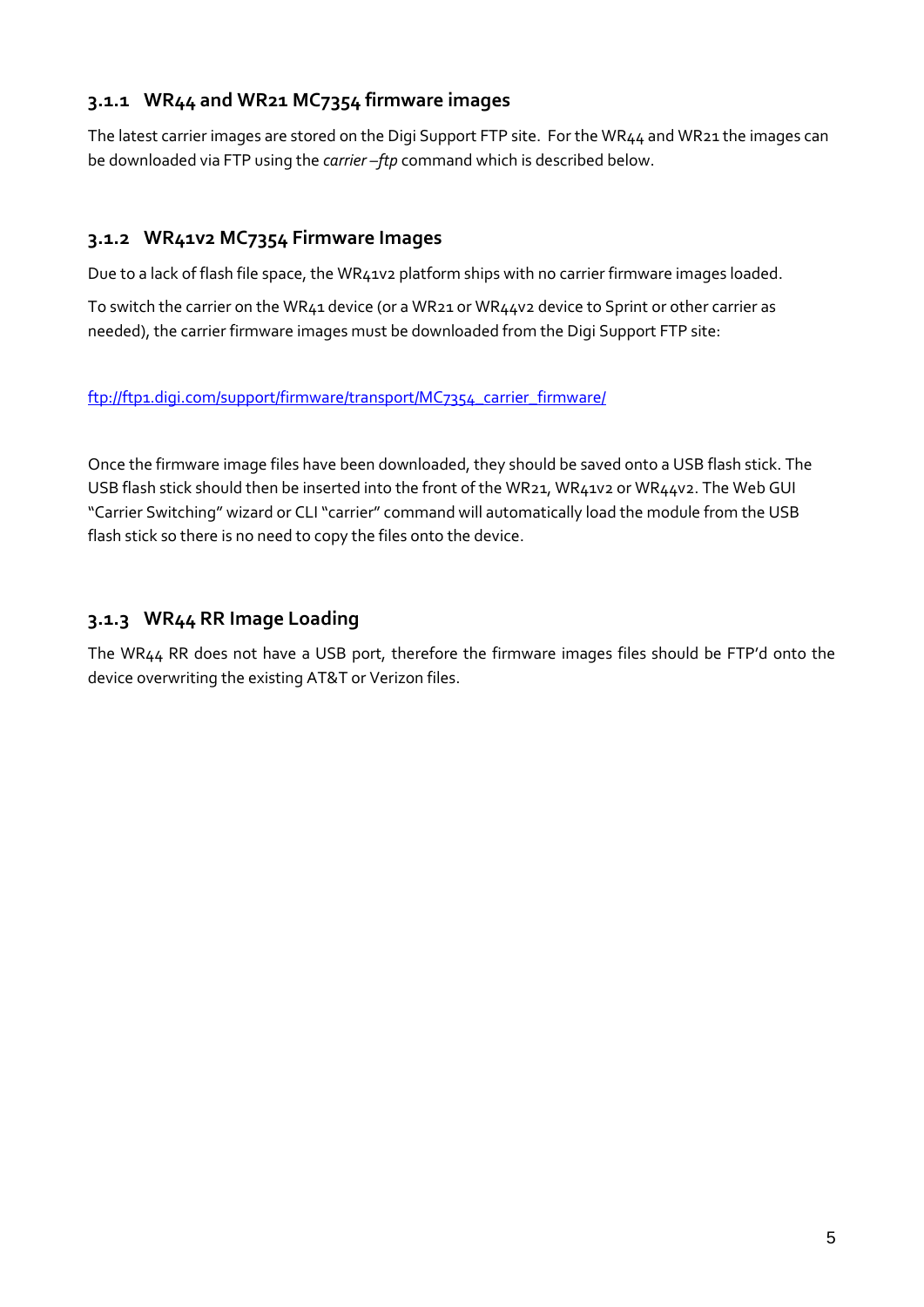## <span id="page-5-0"></span>**4 SWITCHING CARRIER IMAGES**

### <span id="page-5-1"></span>**4.1 Switching Carrier using the Web GUI Wizard**

The carrier's firmware image can be loaded using the "Carrier Switching Wizard" in the TransPort Web GUI image. The images for the carrier must be available in flash or USB drive in order to use the wizard (only Verizon and AT&T are preloaded).

#### **NOTE**: This process will take several minutes. **Do not power cycle the TransPort until the process is complete!**

To run the Carrier Switching Wizard, click on the Wizards menu option in the left hand menu, select "Carrier Switching Wizard" and then click on "Next".

#### **Wizards > Carrier switching wizard**



#### Select the required carrier and click on "**Next**".

|                                        | TransPort WR21 (SN: 329146) Configuration and Management |                            |  |
|----------------------------------------|----------------------------------------------------------|----------------------------|--|
| User: username                         | Home                                                     | Carrier switching wizard   |  |
| Home                                   |                                                          |                            |  |
| <b>Wizards</b><br><b>Configuration</b> | This wizard allows you to download and switch carrier.   |                            |  |
| Network<br><b>Alarms</b>               | The router is currently configured to carrier: AT&T      |                            |  |
| System                                 | Please choose the carrier applicable to this unit        |                            |  |
| Remote Management                      | $\circ$ AT&T                                             |                            |  |
| Security                               | ◯ Verizon                                                |                            |  |
| Position                               | <b>Telus</b>                                             |                            |  |
| <b>Applications</b>                    | C Rogers                                                 |                            |  |
| <b>Basic</b>                           | Sprint                                                   |                            |  |
| Python                                 |                                                          | Mov <sub>t</sub><br>Cancel |  |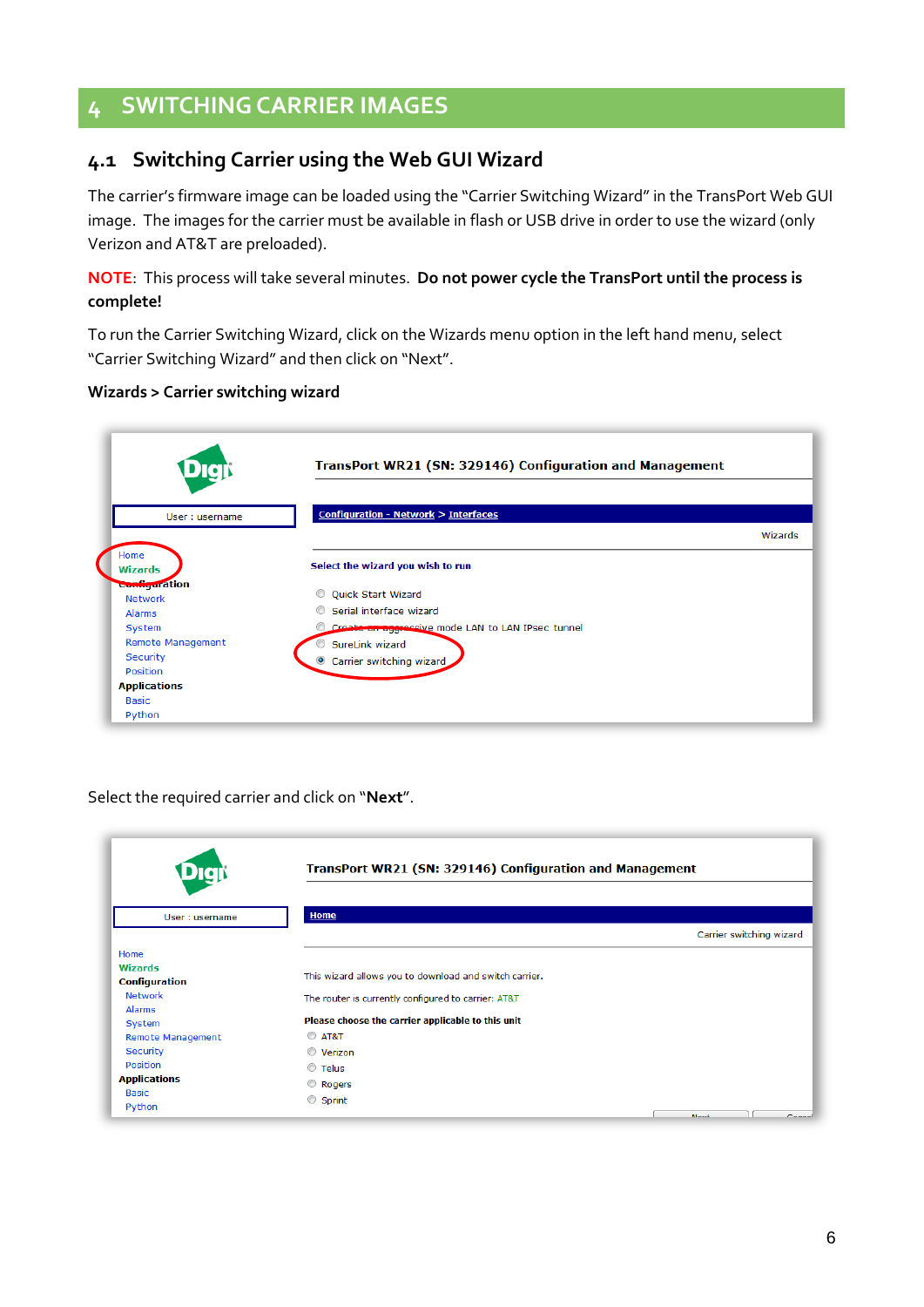The firmware update will now start.

|                                        | TransPort WR21 (SN: 329146) Configuration and Management |                                        |  |
|----------------------------------------|----------------------------------------------------------|----------------------------------------|--|
| User: username                         | Home                                                     | <b>Carrier switching wizard Status</b> |  |
| Home                                   |                                                          |                                        |  |
| <b>Wizards</b><br><b>Configuration</b> | Do not reboot the unit until this wizard is completed.   |                                        |  |
| Network                                |                                                          |                                        |  |
| Alarms                                 | Carrier status: Downloading FW26%                        |                                        |  |
| System                                 |                                                          |                                        |  |
| Remote Management                      |                                                          |                                        |  |
| Security                               |                                                          |                                        |  |
| Position                               |                                                          |                                        |  |
| <b>Applications</b>                    |                                                          |                                        |  |
| <b>Basic</b>                           |                                                          |                                        |  |
| Python                                 |                                                          |                                        |  |

Once the firmware update is complete, it may be necessary to update the modem parameters (e.g. APN) for the carrier. To do this, click on the "update Mobile Settings" link on the final wizard page.

| <b>LATE</b> TY           | TransPort WR21 (SN: 329146) Configuration and Management           |  |
|--------------------------|--------------------------------------------------------------------|--|
| User: username           | <b>Home</b>                                                        |  |
|                          | <b>Carrier switching wizard Done</b>                               |  |
| Home                     |                                                                    |  |
| Wizards                  | <b>Arier status: Complete. Carrier, verizon</b>                    |  |
| <b>Configuration</b>     |                                                                    |  |
| <b>Network</b>           | Click here to update Mobile settings                               |  |
| Alarms                   | Note: You may need to update the Mobile service provider settings. |  |
| System                   |                                                                    |  |
| <b>Remote Management</b> | The modem will reset itself.                                       |  |
| Security                 |                                                                    |  |
| Position                 |                                                                    |  |

For more information on configuring a TransPort device for the Verizon LTE network, please refer to Application Note 51 which is available on the Digi Support site: [here.](http://ftp1.digi.com/support/documentation/AN_051_VZW_LTE_Transport.pdf)

For more information on configuring a TransPort device for other North American LTE networks, please refer to **Application Note 52** which is available on the Digi Support site: [here.](http://ftp1.digi.com/support/documentation/AN_052_North_American_LTE_Transport.pdf)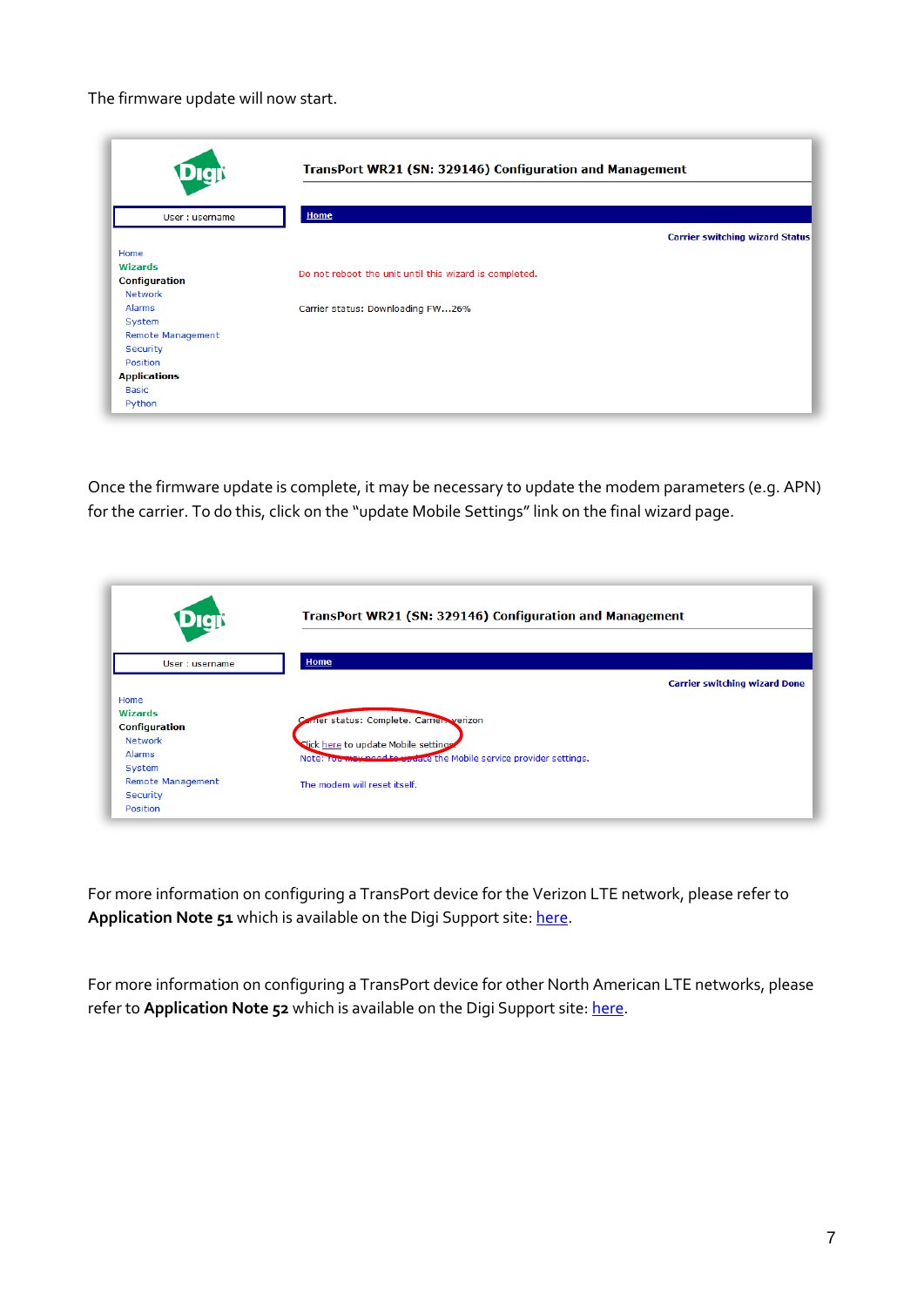#### <span id="page-7-0"></span>**4.2 Switching Carrier using the Command Line Interface (CLI)**

The CLI command to switch between carriers is "**carrier**". It will display the firmware version that is currently loaded in the module and the available carriers that are supported.

```
Carrier ?
Current images:
   FW image: unique ID = 002.009_001 build ID = 02.08.02.00_ATT
   PRI image: unique ID = 002.009_001 build ID = 02.08.02.00_ATT
Available carriers <att|verizon|telus|rogers|bell|sprint|generic>
Parameters:
        att - AT&T
   verizon - Verizon
     telus - Telus
    rogers - Rogers
      bell - Bell
    sprint - Sprint
   generic - Generic
Syntax:
carrier <carrier> <optional msl> Download firmware to the modem, must be in
flash or USB stick
carrier <carrier> <optional msl> -ftp FTP and download firmware to the modem
carrier ftp-carrier-info FTP latest carrier information file
carrier switch <carrier>
Switch to preloaded carrier image<br>
Status of the current download
status of the current download
status
of the current download
status
of the current
status
of the current
complexion of the current
                                                Status of the current download
     msl - Enter Master Subsidy Lock Code for Sprint
OK
```
To switch to a new carrier, run the carrier command with the desired carrier.

**NOTE**: *The modem images must be loaded in flash, otherwise use the –ftp option as described in the next section*.

For example:

#### carrier verizon

Checking the firmware and the carrier

Waiting for the modem........... Downloading verizon.cwe file 100% Download speed: 2702400 bps time 102720ms Downloading verizon.nvu file 100% Download speed: 2403200 bps time 250ms Waiting modem to complete firmware download

Firmware download completed

Done. Modem will be reset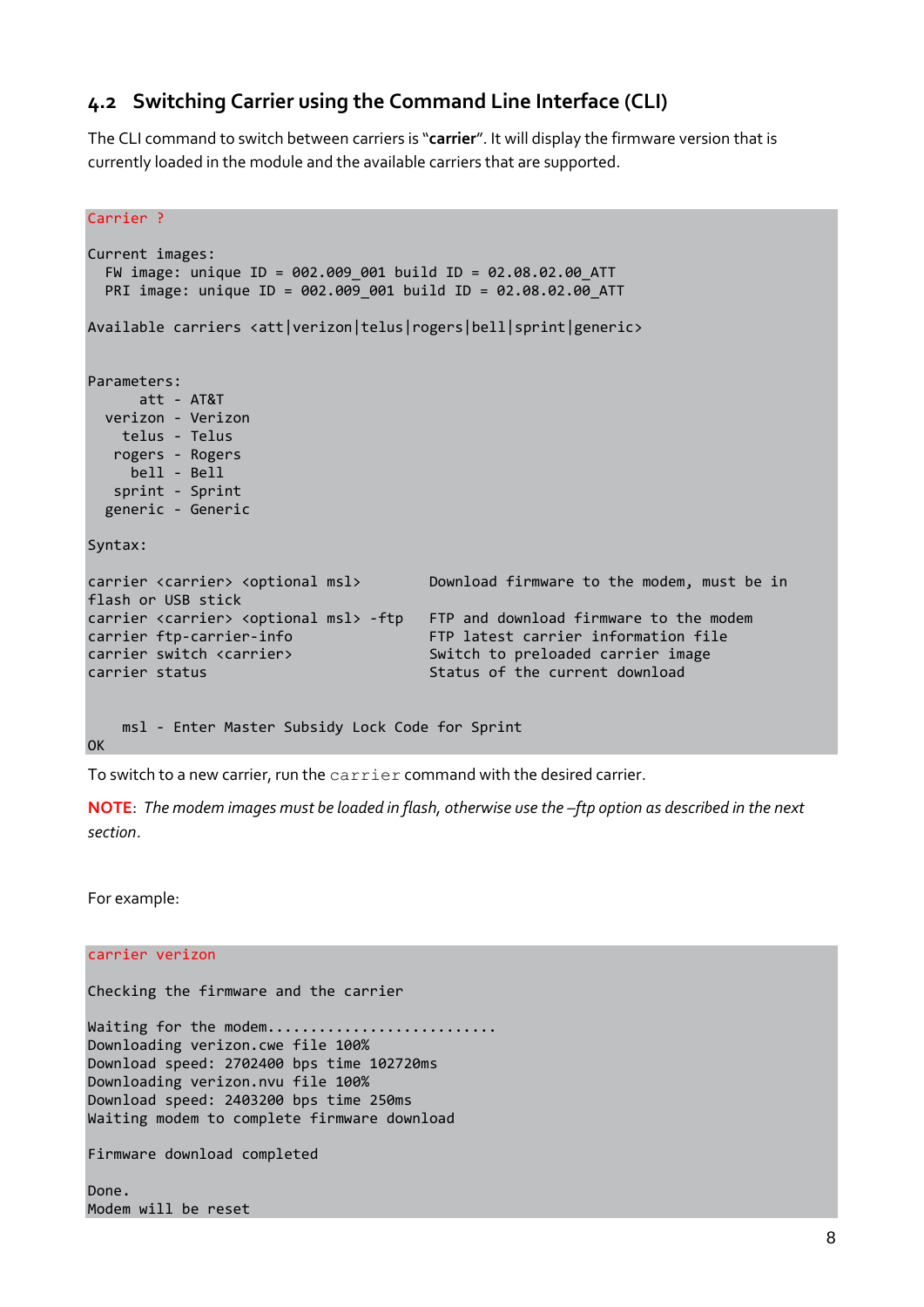Once the module's firmware image has been updated, it may be necessary to configure the modem parameters (e.g. APN) for the carrier.

For more information on configuring a TransPort device for the Verizon LTE network, please refer to **Application Note 51** which is available on the Digi Support site: [here.](http://ftp1.digi.com/support/documentation/AN_051_VZW_LTE_Transport.pdf)

For more information on configuring a TransPort device for other North American LTE networks, please refer to **Application Note 52** which is available on the Digi Support site: [here.](http://ftp1.digi.com/support/documentation/AN_052_North_American_LTE_Transport.pdf)

## <span id="page-8-0"></span>**4.3 Carrier –ftp option (WR44 and WR21)**

The carrier <carrier> -ftp command performs the following actions:

- Download the latest MC7354 firmware files from the Digi FTP site to flash
- Download the files from flash to the MC7354
- Reboot the modem

Before issuing this command, verify the following:

- 1. The device has enough available flash space (around  $\mu$  oMB)
- 2. You can ping the Digi FTP site [ftp1.digi.com.](ftp://ftp1.digi.com/) **Cellular data rates may apply**.

Available carriers can be listed by issuing the carrier command, for example, to update AT&T:

**carrier att -ftp** Checking the firmware and the carrier Please wait while retrieving the file..... **OK** config 0 save Please wait... Power Up Profile: 0 **OK** ...................................... Downloading att.cwe file 100% Download speed: 7473600 bps time 37240ms Waiting modem to complete firmware download Firmware download completed

Resetting modem...

Done.

**OK** 

**NOTE**: This action will take several minutes; **do not reboot the TransPort during the process**.

The following messages will be written to the Event Log:

```
13:51:33, 07 Apr 2017,GOBI Modem enable
13:51:33, 07 Apr 2017,GOBI firmware download complete
13:51:33, 07 Apr 2017,GOBI file att.cwe download complete (34790809 bytes)
13:51:31, 07 Apr 2017,GOBI write unframed response timeout
13:51:23, 07 Apr 2017,GOBI write unframed response timeout
13:50:56, 07 Apr 2017,GOBI firmware download start
Done.
```